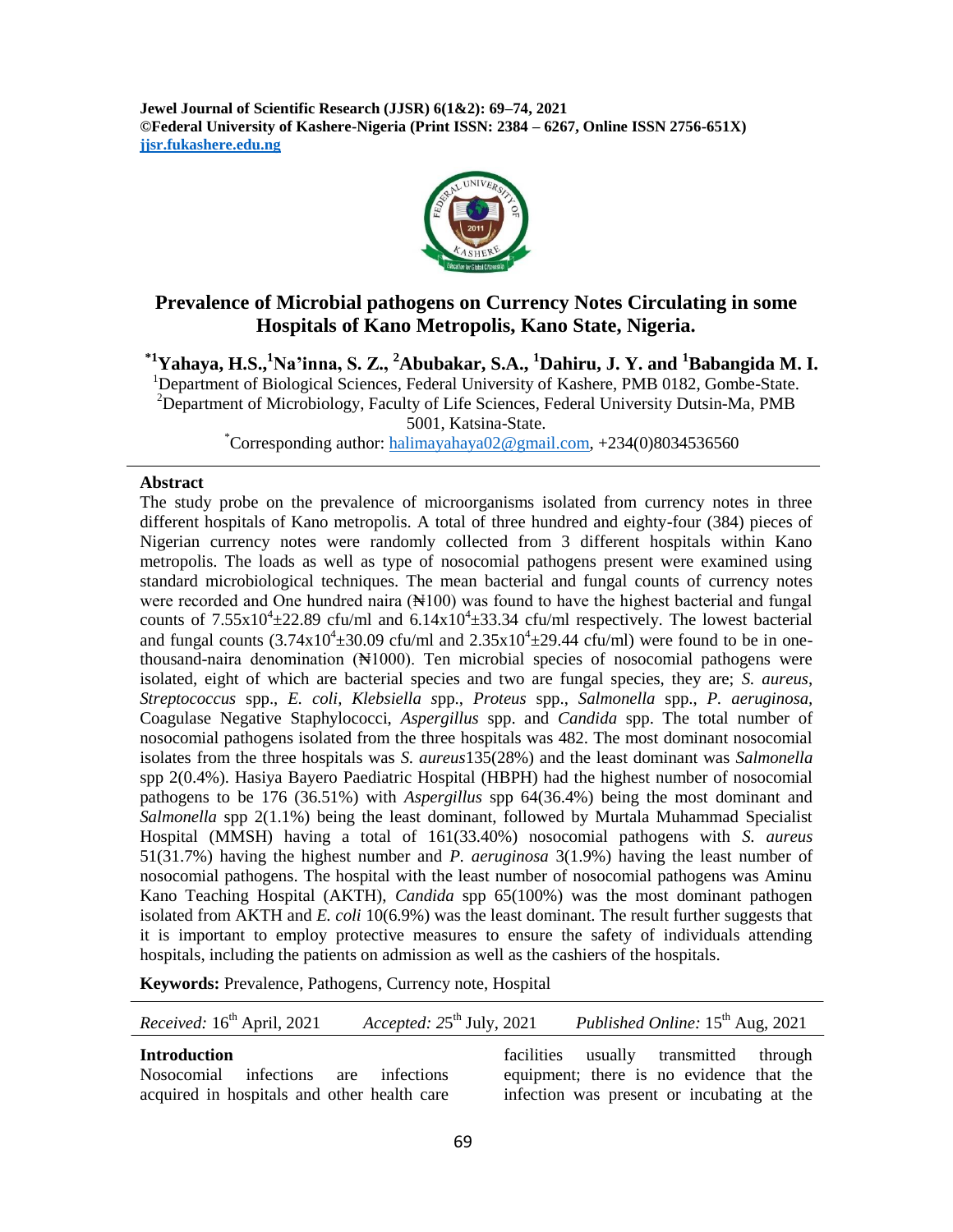time of hospital admission. To be classified as infection, the condition must be manifested as a clinical disease and not a colonization, which means the microorganisms are present but have no adverse effect on the host (Emori and Gaynes, 1993). Many serious human diseases are caused by bacteria, some of them responsible for millions of deaths each year, these includes cholera, leprosy, tetanus, bacterial pneumonia, whooping cough, diphtheria and Lyme disease (Agersew, 2014). Therefore, it is important to investigate the link between Naira notes circulating in hospitals and prevalence of nosocomial infections. An improved understanding of nosocomial infections from currency will help us further understand the roles of formites in the spread of infections. Formites are inanimate objects that are capable of absorbing, harboring and transmitting infectious microorganisms. Dust and dirt that commonly accumulate on such objects contain spores of infectious agents (Oyero and Emikpe, 2007). Contamination of objects by pathogenic microorganisms is of much public health concern as contaminated materials can be sources of transmitting pathogens (Xu *et al.,* 2005; Lalonde, 2007). Items that are passed from hand to hand are likely to be contaminated with disease causing microorganisms especially if handled with unclean hands or kept on dirty surroundings (Umeh *et al*., 2007). Currency notes therefore present a particular risk to public health since communicable disease can spread through contact with formites (Michaels *et al*., 2003).

#### **Materials and method Sampling Sites**

Samples were collected within Kano metropolis from three different hospitals (Hasiya Bayero Paediatric Hospital (HBPH), Murtala Muhammad Specialist Hospital (MMSH) and Aminu Kano Teaching Hospital (AKTH) Kano State, Nigeria. Mints were collected from the bank to serve as control.

## **Sample Size**

Sample size was calculated to be 384 using Open Epi Statistical Software version 2.3. A

total of 384 samples were collected, fortyeight (48) pieces from each naira denomination (₦5 - 1000 notes). The samples were collected using simple random sampling from different cash unit, within the hospitals premises usually by exchanging the notes with new notes.

# **Collection of Samples**

The notes were carefully collected and then gently inserted in sterile leather bags using disposable sterile hand gloves to avoid contamination from the cashiers of each cash unit usually after exchanging the notes with mints. The samples were then labeled in order to avoid mix up and transported immediately to the laboratory for analysis.

## **Sample Analysis**

The procedure was performed via standard microbiological techniques and spread plate method (Singh *et al*., 2002; Yakubu, *et al.,* 2014). The working bench and environment were swabbed with 70% ethanol. A sterile, cotton-tipped swab stick moistened with sterile physiological saline was used to swab both sides of the currency notes. The swab of each sample was placed in a test tube containing 9ml sterile peptone and was shaken vigorously to dislodge the swabbed content into the solution. The solution was then mixed uniformly and a 10-fold serial dilution from  $10^{-1}$  to  $10^{-3}$  was made. A 1.0ml portion of the  $10^{-3}$  serially diluted sample was inoculated using spread-plate method on sterile plates of nutrient agar medium for bacteria and potato dextrose agar medium for fungi in pairs and the inoculated plates were incubated in an inverted position at 37°C for 24hours for bacterial counts while those for fungal counts were incubated at room temperature for 72hours. The isolates were purified and identified to genus level on the basis of cultural, morphological and biochemical characteristics (Cheesebrough, 2002).

Excel and Statistical Package for Social Sciences (SPSS) version 21 were used to analyze the data obtained from the result. The values were expressed as mean ± standard (Gosa *et al*., 2014).

## **Results**

The mean aerobic bacterial and fungal count of currency notes from three different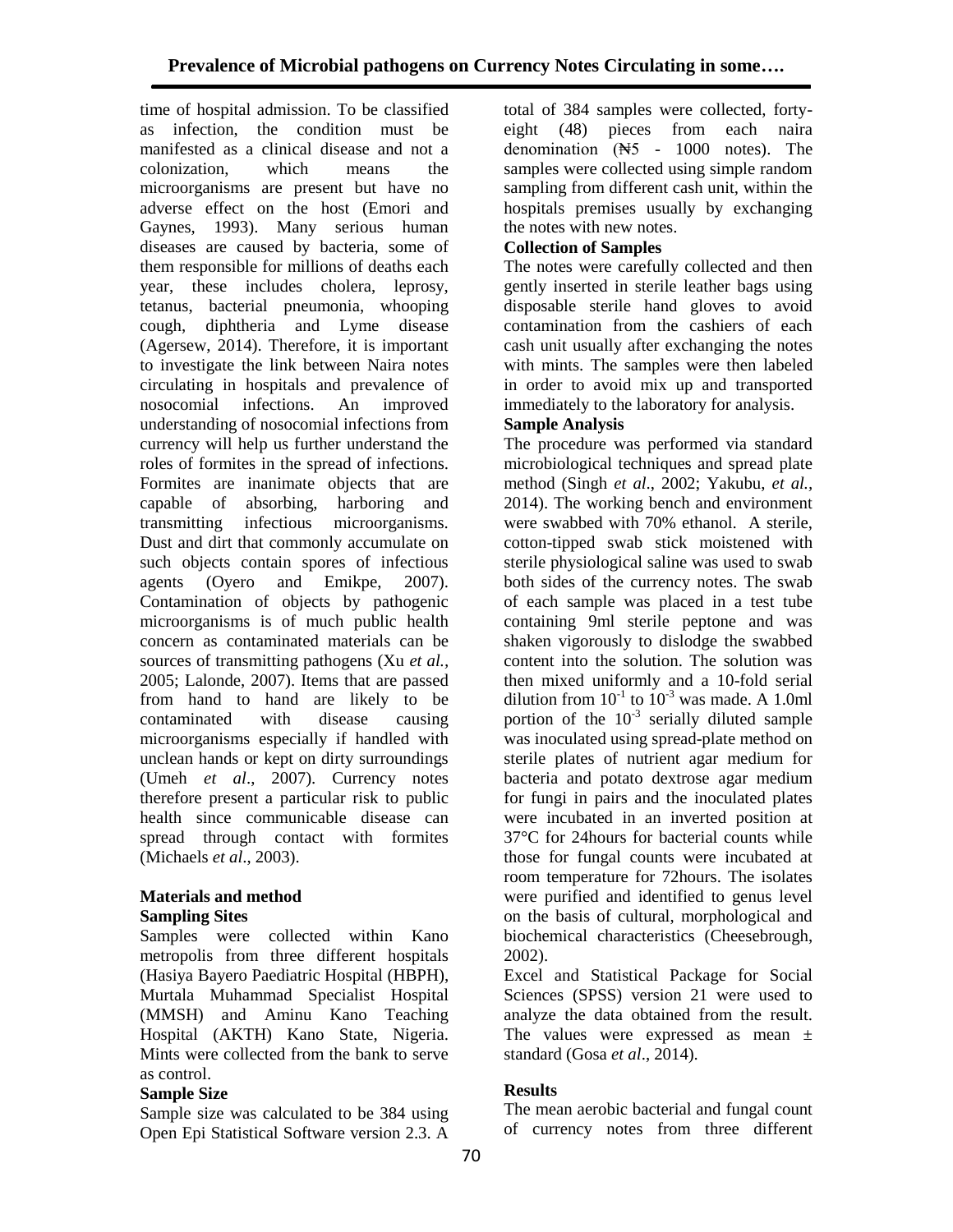hospitals were presented in Table 1. One hundred naira  $(\mathbb{N}100)$  was found to have the highest bacterial and fungal counts of  $7.55 \times 10^{4} \pm 22.89$  cfu/ml and  $6.14 \times 10^{4} \pm 33.34$ cfu/ml respectively. The lowest bacterial and fungal counts  $(3.74 \times 10^4 \pm 30.09)$  cfu/ml and  $2.35 \times 10^4 \pm 29.44$  cfu/ml) were found to be in one-thousand-naira denomination (No.1000). The frequency of different microbial pathogens detected from currency notes from three different hospitals was presented in Table 2. Ten microbial pathogens were isolated, eight of which are bacterial species and two are fungal species, they are; *S. aureus*, *Streptococcus* spp., *E. coli,* 

*Klebsiella* spp., *Proteus* spp., *Salmonella* spp., *P. aeruginosa,* Coagulase Negative Staphylococci, *Aspergillus* spp. and *Candida* spp. The total number of microbial pathogens isolated from the three hospitals

was 482. The most dominant isolates from the three hospitals was *S. aureus*135(28%) and the least dominant was *Salmonella* spp 2(0.4%). Hasiya Bayero Paediatric Hospital (HBPH) is having the highest number of pathogens to be 176 (36.51%) with *Aspergillus* spp 64(36.4%) being the most dominant and *Salmonella* spp 2(1.1%) being the least dominant, followed by Murtala Muhammad Specialist Hospital (MMSH) having a total of 161(33.40%) pathogens with *S. aureus* 51(31.7%) having the highest number and *P. aeruginosa* 3(1.9%) having the least number of pathogens. The hospital with the least number of nosocomial pathogens was Aminu Kano Teaching Hospital (AKTH), *Candida* spp 65(100%) was the most dominant pathogen isolated from AKTH and *E. coli* 10(6.9%) was the least dominant.

**Table 1: Mean Aerobic Bacterial and Fungal counts (cfu/ml) of currency notes collected from Three Different Hospitals based on Denominations**

| Denomination( $\mathbb{H}$ ) | Number screened | Mean value of bacteria         | Mean value of fungal           |
|------------------------------|-----------------|--------------------------------|--------------------------------|
|                              |                 | count (cfu/ml)                 | count (cfu/ml)                 |
| 1000                         | 48              | $3.74 \times 10^{4} \pm 30.09$ | $2.35x10^{4} \pm 29.44$        |
| 500                          | 48              | $5.08x10^{4} \pm 37.93$        | $2.75x10^{4} \pm 30.65$        |
| 200                          | 48              | $7.01x10^{4} \pm 24.59$        | $3.89x10^{4} \pm 28.36$        |
| 100                          | 48              | $7.55 \times 10^{4} \pm 22.89$ | $6.14 \times 10^{4} \pm 33.34$ |
| 50                           | 48              | $5.32 \times 10^{4} \pm 36.85$ | $3.49x10^{4} \pm 31.24$        |
| 20                           | 48              | $4.23 \times 10^{4} \pm 25.71$ | $3.61x10^{4} \pm 34.68$        |
| 10                           | 48              | $4.09x10^{4} \pm 42.28$        | $2.86x10^{4} \pm 32.18$        |
|                              | 48              | $3.96x10^{4} \pm 26.99$        | $3.06x10^{4} \pm 34.79$        |
| Total                        | 384             | $5.12 \times 10^{4} \pm 35.33$ | $3.51x10^{4} \pm 31.84$        |

Key:  $\pm$  = Mean  $\pm$  standard deviation

**Table 2: Prevalence of Microbial pathogens isolated base on the Three Hospitals**

| Isolates                 | Number of Isolates per Hospital |             |             |              |  |  |
|--------------------------|---------------------------------|-------------|-------------|--------------|--|--|
|                          | <b>HBPH</b>                     | <b>MMSH</b> | <b>AKTH</b> | <b>TOTAL</b> |  |  |
|                          | No(%)                           | No $(\%)$   | No $(\%)$   | No(%)        |  |  |
| S. aureus                | 47(26.7)                        | 51(31.7)    | 37(25.5)    | 135(28.0)    |  |  |
| <i>Streptococcus</i> spp | 0(0)                            | 21(13)      | 0(0)        | 21(4.4)      |  |  |
| E. coli                  | 40(22.7)                        | 38(23.6)    | 10(6.9)     | 88(18.3)     |  |  |
| Klebsiella spp           | 5(2.8)                          | 4(2.5)      | 12(8.3)     | 21(4.4)      |  |  |
| Proteus spp              | 10(5.7)                         | 7(4.3)      | 0(0)        | 17(3.5)      |  |  |
| Salmonella spp           | 2(1.1)                          | 0(0)        | 0(0)        | 2(0.4)       |  |  |
| P. aeruginosa            | 0(0)                            | 3(1.9)      | 0(0)        | 3(0.6)       |  |  |
| <b>CNS</b>               | 8(4.5)                          | 0(0)        | 21(14.5)    | 29(6.0)      |  |  |
| Aspergillus spp          | 64(36.4)                        | 37(22.9)    | 0(0)        | 101(20.9)    |  |  |
| Candida spp              | 0(0)                            | 0(0)        | 65(44.8)    | 65(13.5)     |  |  |
| <b>TOTAL</b>             | 176(36.51)                      | 161(33.40)  | 145(30.08)  | 482          |  |  |

Key: CNS- coagulase negative Staphylococcal spp. HBPH = Hasiya Bayero Paediatric Hospital, MMSH = Murtala Muhammad Specialist HospitalAKTH = Aminu Kano Teaching Hospital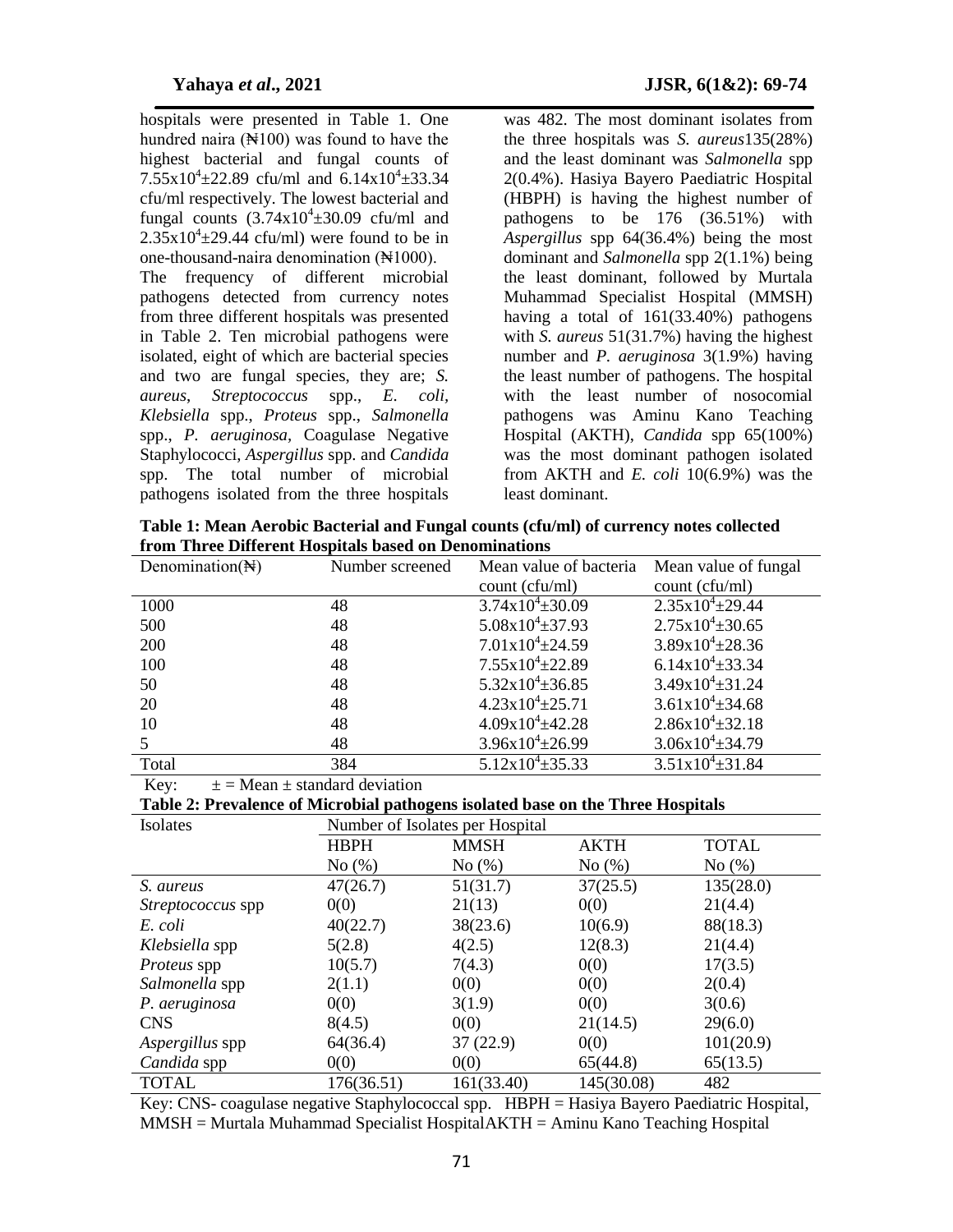## **Discussion**

The mean bacterial and fungal count of currency notes from three different hospitals were presented in Table 1 above, One hundred naira  $(\mathbb{N}100)$  was found to have the highest bacterial and fungal counts of  $7.55 \times 10^{4} \pm 22.89$  cfu/ml and  $6.14 \times 10^{4} \pm 33.34$ cfu/ml respectively. The lowest bacterial and fungal counts  $(3.74 \times 10^4 \pm 30.09)$  cfu/ml and  $2.35 \times 10^4 \pm 29.44$  cfu/ml) were found to be in one-thousand-naira denomination (No.1000).

This result shows that all the denominations were found to be contaminated since growth were found on all the denominations examined. The study revealed that medium denominations  $(*100$  and  $*200$  circulated in the three hospitals (Hasiya Bayero Paediatric Hospital (HBPH), Murtala Muhammad Specialist Hospital (MMSH) and Aminu Kano Teaching Hospital (AKTH)) were the most contaminated currency notes for both bacteria and fungi. The bacterial loads ranges from  $3.74x10^{4} \pm 30.09$  $ctu/ml$  to  $7.55 \times 10^4 \pm 22.89$ cfu/ml, and the fungal loads ranges from  $2.35 \times 10^4 \pm 29.44$  cfu/ml to  $6.14 \times 10^4 \pm 33.34$  cfu/ml respectively. This disagrees with other studies carried out on currency notes circulating in the environmental settings which reported that, lowest currency denominations are more contaminated than the highest denominations (Moosavy *et a l*., 2013).It can be assumed that lower denominations circulating within community are more contaminated than the higher denominations due to the frequent exchange between buyers and sellers in the market and small shops. The fact that higher currency denominations  $(M500 \text{ and } M1000)$  were found to be more contaminated in this study may be due to the less movement or circulations of the lower currencies  $(A5, A5)$  $\mathbb{N}10$ ,  $\mathbb{N}20$  and  $\mathbb{N}50$ ) in the hospital settings due to the cost of hospital services which involve the use of higher denomination of currencies. The medium denomination  $(\text{N100 and N200})$  were found to have the highest load, this could be due to the fact that out of the different denominations

screened, they are the dirtiest and tattered ones.

The frequency of different pathogens detected from currency notes from three different hospitals was revealed in Table 2 above, in which ten microbial pathogens were isolated, eight of which are bacterial species and two are fungal species, they are; *S. aureus*, *Streptococcus* spp., *E. coli, Klebsiella s*pp., *Proteus* spp., *Salmonella* spp., *P. aeruginosa,* Coagulase Negative Staphylococci, *Aspergillus* spp. and *Candida* spp. The total number of nosocomial pathogens isolated from the three hospitals was 482. The most dominant nosocomial isolates from the three hospitals was *S. aureus* 135(28%) and the least dominant was *Salmonella* spp 2(0.4%). Hasiya Bayero Paediatric Hospital (HBPH) had the highest number of nosocomial pathogens to be 176 (36.51%) with *Aspergillus* spp 64 (36.4%) being the most dominant and *Salmonella* spp 2(1.1%) being the least dominant, followed by Murtala Muhammad Specialist Hospital (MMSH) having a total of 161(33.40%) nosocomial pathogens with *S. aureus* 51(31.7%) having the highest number and *P. aeruginosa* 3(1.9%) having the least number of nosocomial pathogens. The hospital with the least number of nosocomial pathogens was Aminu Kano Teaching Hospital (AKTH), *Candida* spp 65(100%) was the most dominant nosocomial pathogen isolated from AKTH and *E. coli* 10(6.9%) was the least dominant.

From the three hospitals, HBPH recorded the highest percentage of nosocomial pathogens (36.51%), followed by MMSH 33.40% and lastly AKTH 30.08%. The high prevalence of the organisms in HBPH could be attributed to poor sanitation standards of the hospital environment and it could be due to the fact that it is the only stand-alone paediatric hospital in the state with highest cliental load and paediatric cases, as such, it is congested. The lowest prevalence of organisms observed in AKTH could be related to its high standard of sanitation among the three hospitals studied. It's a reference and a teaching Hospital .The prevalence of nosocomial pathogens isolated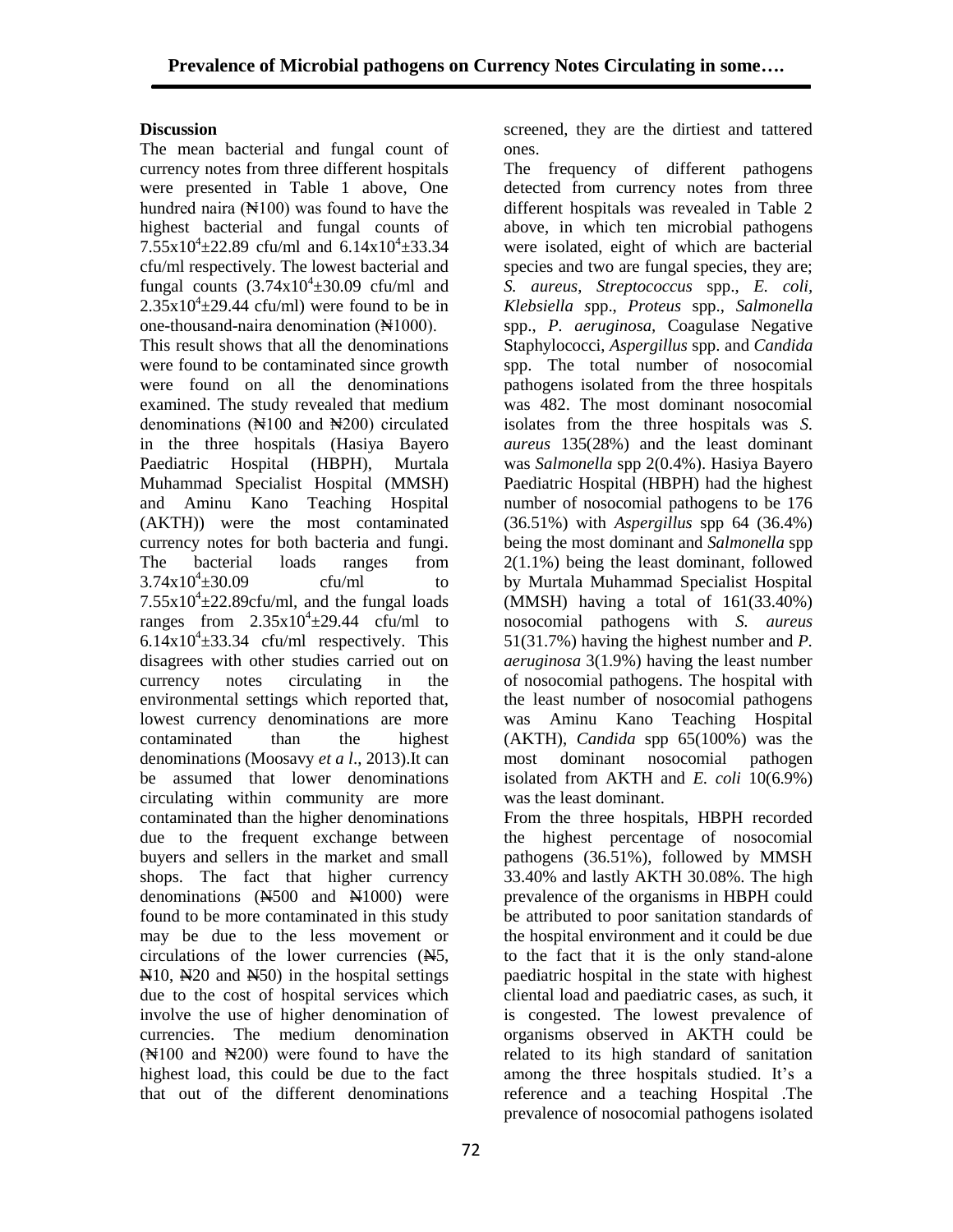from this study varies compared to the one isolated by Umeh *et al.,* (2007) in their study which reported the prevalence of *Streptococcus faecalis (31.8%), Staphylococcus aureus* (27.3%), coagulasenegative staphylococci (18.2 %).

The most frequently reported nosocomial pathogens were *S. aureus, E. coli*, *P. aeruginosa* and *enterococci* (Teresa *et al*., 2008) which is in line with the findings of this study. The rate of occurrence of *E. coli* in this study were 18.25% which is against the report of Shakir*et al.* (2010), in which the rate of occurrence of *E. coli* were 58% followed by *Klebsiella* with the rate of 50% among others. The prevalence of nosocomial pathogens in this study contradict the report of Pal *et al.* (2013) who reported *Enterococcus* spp (25%) as the most frequently isolated bacteria followed by Coagulase Negative Staphylococcus (20.68%), *Staphylococcus aureus* (12.06%), *Bacillus* spp (12.06%), *Escherichia coli* (9.48%), *Klebsiella* spp (5.17%), *Micrococcus* spp (5.17%), and *Diphtheroids* (4.31%). *S. aureus* is the leading cause of nosocomial infections. It's the primary cause of lower respiratory tracts infections and surgical sites infections. *E. coli* is the second leading cause of nosocomial infections causing meningitis in neonates and diarrheal. *P. aeruginosa* is a nosocomial pathogen that is associated with urinary tracts infections and wound infections. It is also associated with systemic disease (Wahington *et al*, 2006, Brooks *et al*., 2007 and Contreras *et al*., 2008). *Klebsiella s*pp. is a virulent organism that may cause both community and hospital acquired infections such as pneumonia typically along with urinary tract and wound infections particularly in immune-compromised individuals (Janardan *et al.,* 2009). Coagulase-negative Staphylococci (CNS) causes infections that are usually associated with indwelling foreign bodies. These infections are usually indolent but resistance to antibiotics can make them difficult to treat (Adamu*et al.,* 2012).

### **Conclusion**

Aerobic mesophilic bacterial and fungal count from different hospitals was enumerated with the medium denominations having more counts, this shows that they are more contaminated than the higher and lower denominations. The isolation of microbial pathogens from currency notes circulating in the hospitals confirm that currency notes plays an important role in the transmission of hospital-acquired infections. Measures should therefore be employed to avoid the risk of transmitting nosocomial pathogens to patients and to ensure the safety of currency handlers in the hospital. There is also a need for determining the aerobic mesophilic count from other sources of contact in the hospital apart from currency notes.

### **Recommendation**

A similar study should be conducted on clinical isolates from the patients on admission in the hospitals where this study is conducted. Poor hygienic standard should strictly be dealt with in hospital environment.

### **References**

- Adamu. J. Y., Jairus, Y. and Ameh J. A. (2012). Bacterial Contaminants of Nigerian Currency Notes and Associated Risk Factors. *Research journal of Medical Sciences.*6(1):1-6
- Agersew, A. (2014). Microbial Contamination of Currency Notes and Coins in Circulation: A Potential Public Health Hazard. *Biomedicine and Biotechnology*, 2(3): 46-53
- Brooks, G. F., Butel, J. S., Morse, S. A. and Carrol, K. C. (2007).*Jawetz, Melnics and Adelbergs.Medical Microbiology.* Edition., U.S.A.: Lange books/McGraw-Hill, 248-261.
- Cheesbrough, M. (2002).*District Laboratory practice in Tropical Africa countries*, *Part 2*. London: Press Sunicate of the University of Cambridge, 157-234.
- Contreras, G. A., Diaz, C. A., Cortes, L. and Arias, C. A. (2008). Nosocomial outbreak of *Enteroccocusgallinarum:*  ntaming of rare species of